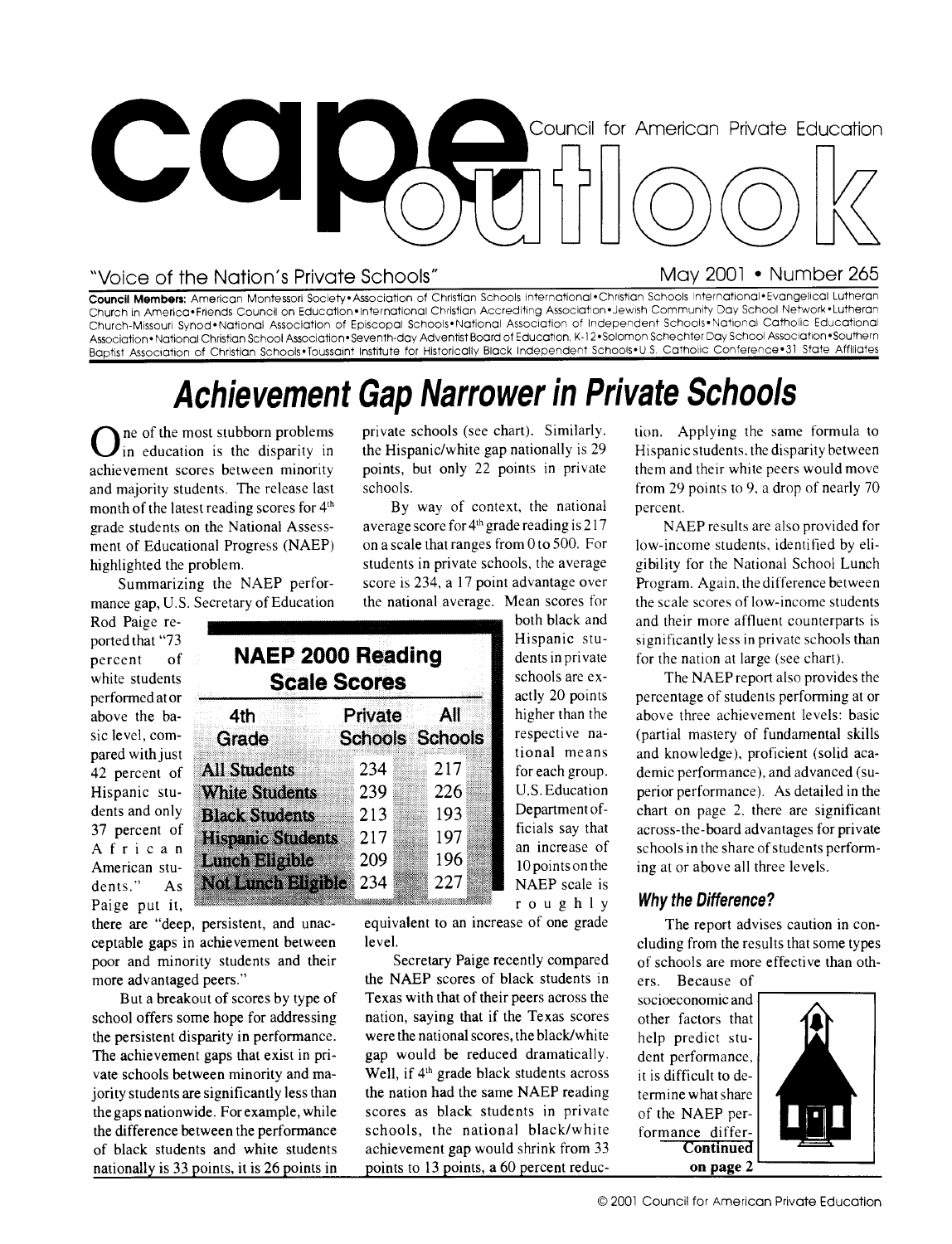#### **Continued from page 1**

ence is attributable to schools themselves. But a number of researchers examining the superior performance of students in private schools on a variety of measures have suggested, after controlling for non-school background variables, that some of the performance difference is the result of school effects.

One possible explanation is the high standards that private schools set for all students. President Bush has repeatedly denounced what he calls the "soft bigotry of low expectations." His education reform proposal includes the establishment of a fund for school choice demonstration projects to see if they improve the performance of low-income students. Given the fact that the achievement gap is narrower in private schools and the possibility that at least some of the difference can be explained by what goes on within those schools, it seems reasonable to examine more fully the private school performance phenomenon through the kinds of demonstration projects proposed by the president.

### **% of Students At Or Above Key Levels in NAEP Reading Test**

| 4th          | Private |                        | All |  |
|--------------|---------|------------------------|-----|--|
| Grade        |         | <b>Schools Schools</b> |     |  |
|              |         |                        |     |  |
| <b>Basic</b> | 80      |                        | 63  |  |
|              |         |                        |     |  |
| Proficient   | 47      |                        | 32  |  |
| Advanced     | 14      |                        | 8   |  |
|              |         |                        |     |  |
|              |         |                        |     |  |
|              |         |                        |     |  |

There seems to be a growing sense that exceptional measures are needed to close the achievement gap. Secretary Paige recently said the country's system of education is failing too many children; it is "broken and repair is needed urgently." The time has come, he continued. "for a bold and fundamental change."

*The NAEP reading report is available at http://nces.ed.gov.* 

## Hickok Promotes School Reform

In one of his first public appearances<br>since being nominated as U.S. n one of his first public appearances Undersecretary of Education. Eugene

Hickok managed to cover a lot of ground. And he did so in simple and direct language. Speaking last month at the Cato Institute, a public policy research foundation in Washington, Hickok, the former secretary of education in Pennsylvania, touched on a chain of topics, including accountability, school choice, teacher training, and education spending.

Defending the Bush administration's proposal to hold schools accountable by having states publish annual assessment re-

sults, Hickok said parents and the public need information about how schools are doing. "You can't make smart decisions, he said, "if you don't have adequate knowledge." Hickok put that philosophy into practice during his tenure in Pennsylvania. An online database provides extensive information about any public school in the state, including curriculum offerings, library holdings. technology levels, student-teacher ratio. SAT scores, state assessment results. graduation rates, and dropout rates.

#### **School Choice**

Talking about school choice. Hickok described himself as a "strong supporter." In Pennsylvania he pushed for vouchers, charter schools, and education tax credits. In an ideal world. society would be more serious about how to change the nature of education and would move away "from a monopoly model," he said.

Turning to teacher training, Hickok said there needs to be a change in the way teachers are educated. "I am a big fan of arguing that teachers, as they are being prepared for what I consider the most important task in democracy, get to know the subjects that they are supposed to teach." It's not that pedagogy



*Eugene W. Hickok fields questions front reporters at the Cato Institute. Next to Hickok is Darcy Ann Olsen, Cato 's director of education.* 

doesn't matter, but content matters too, "and it matters a lot," he said.

Another item on Hickok's agenda was education spending. or as he put it. "this fixation, this fascination, this obsession" we have that money alone will solve our education problems. Money matters, he said, but it is not sufficient. "If you look at how much we have spent in this nation, and you look at performance levels — on any indicator — the investment is not returning much." There are local exceptions, he said. In some places, modest investments are providing tremendous returns. But in others, "a lot of money is not buying very much."

Hickok concluded his remarks by saying that accountability and testing are part of a response to an education problem in this country. No single solu-

tion is the "silver bullet," he said. But we need to ask fundamental questions about results, "and then have the guts to deal with the answers that we get to those questions."

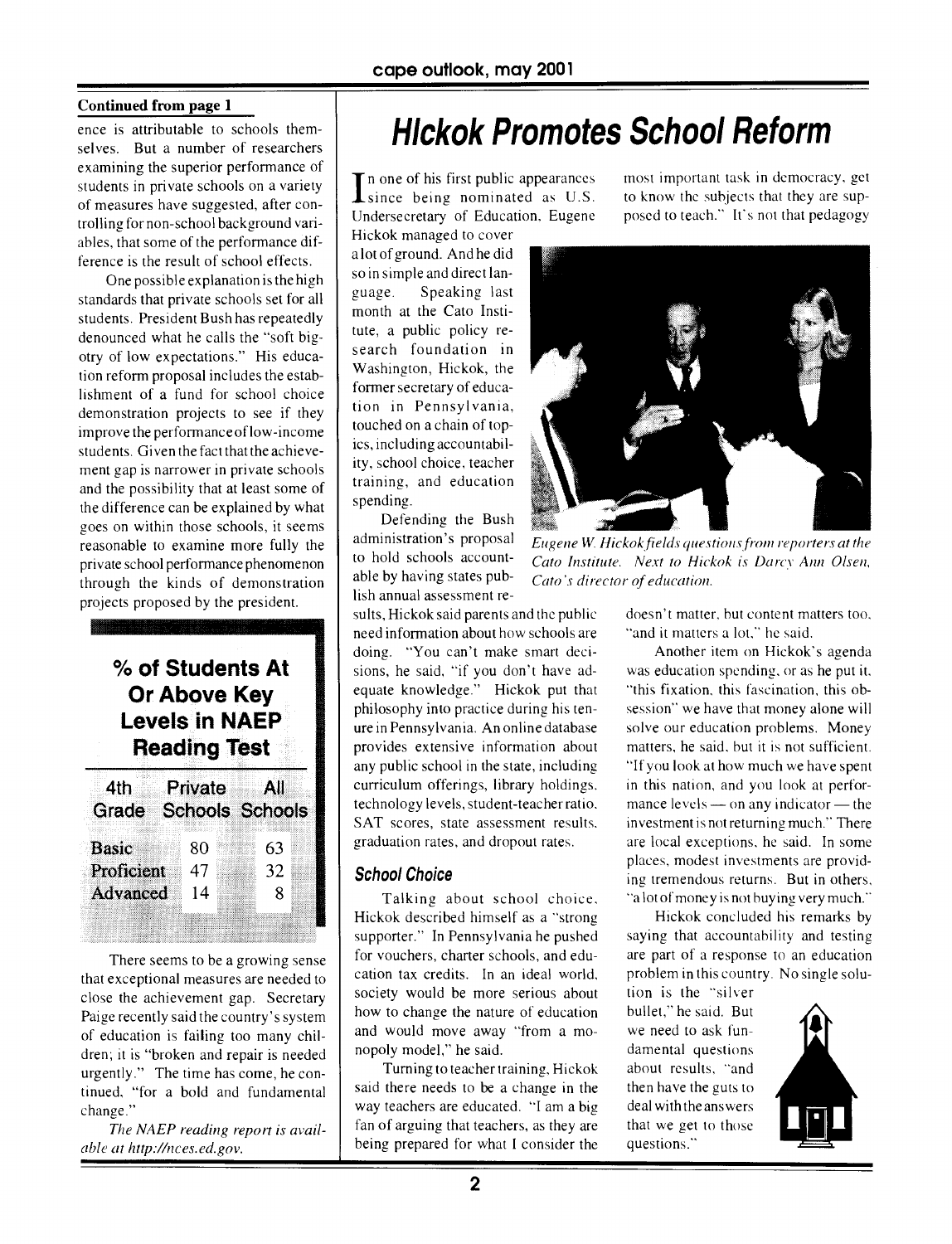## **Bill Bennett Touts Internet-Based Education**

Instructional technology is getting a **L** bad rap these days. Once seen as the antidote to a host of education ills, its promise seems to have burst faster than the dot-com bubble.

Anticipated as a great educational equalizer, technology has instead established a new benchmark of inequality called the digital divide. Heralded as a way to improve student performance, the evidence connecting technology to achievement remains thin. And although computers were supposed to help students explore bright new vistas of knowledge, for too many youngsters they are the doors to discovering the dark and violent world of video games.

But out of technology's chorus of critics a convert has emerged. Former U.S. Secretary of Education William Bennett, once a skeptic about the value of classroom computers, has announced the establishment of K12, an Internetbased school that will offer, in Bennett's words, an education "as good as that received in the best public and private schools in the country."

Speaking last month at a conference on technology sponsored by the Education Leaders Council, an organization of reform-minded state education officials, Bennett, the chairman of K12, said curriculum will be the core of the company. Traditional academic content will include phonics-based reading,

math, language arts, science, history, fine arts, and the great books. "If a child passes through the curriculum, he or she will be well educated," he said.

For Bennett, technology is a tool, a means for helping youngsters master the curriculum. It does not change the aims of education, he said, *William Bennett, Chairman* of *K/2*  "but it can help us

achieve them." The help will be in the form of lessons designed by master teachers — 700 lessons in first grade alone. Each lesson will provide step-by-step instructions for parents or classroom teachers to guide students through the subject matter.

Students who use the program will not stay glued to the computer all day. Bennett said. Indeed, for much of the time youngsters will work off-line, engaged with real books, practice sheets, and other hands-on materials. But the

## **Where Do Wealthy Children Go to School?**

The U.S. Census Bureau just released a report on the social and economic characteristics of students enrolled in the nation's schools in 1999. It turns out that of the 49.5 million youngsters in grades K-12, 9.3 million (19 percent) came from families with annual incomes of \$75,000 or more. Of the 9.3 million, 7.7 million children, or 83 percent, attended public schools, and 1.6 million, or 17 percent, attended private schools.

*For more information on the report, go to www.census.gov . In the "Subjects A-Z" area, click on "S, " and then on "Enrollment (including college). "* 

**Attendance by Type of**  School **for K-12 Students From Families With Annual Incomes of \$75,000 or More** 



computer will provide high-tech enhancement. For example, after completing a lesson about a particular coun-

> try in social studies, students might embark on an online tour of the country.

> The computer will also serve as a powerful assessment tool. In fact, it will provide "the most frequent of assessments," according to Bennett: daily, weekly. and monthly. Every lesson will conclude with a series of questions to gauge student mastery

of the subject matter. If performance is substandard, the system will recommend a backup lesson until mastery is attained. Feedback will also alert lesson designers when too many students aren't getting a critical skill or concept, allowing for lesson plan refinement and improvement.

Bennett said some officials at K12 think the program might revive the "little red schoolhouse." A multi-age classroom could be established every few blocks in a neighborhood. with children simultaneously and independently pursuing, at their own pace, very different subjects under the guidance of a single teacher. Computers in such classrooms would play an important role: providing sequenced activities, assessing progress, and recording results. But they wouldn't be the program's totality. For Bennett, technology is important, but not everything. Curriculum is what counts most.

K12 plans to market its services to all kinds of schools: public, private, and

home. A full program for grades K-2 is expected by fall, with clusters of grades to be added in subsequent years.

For more information about K12. visit www.k12.com.